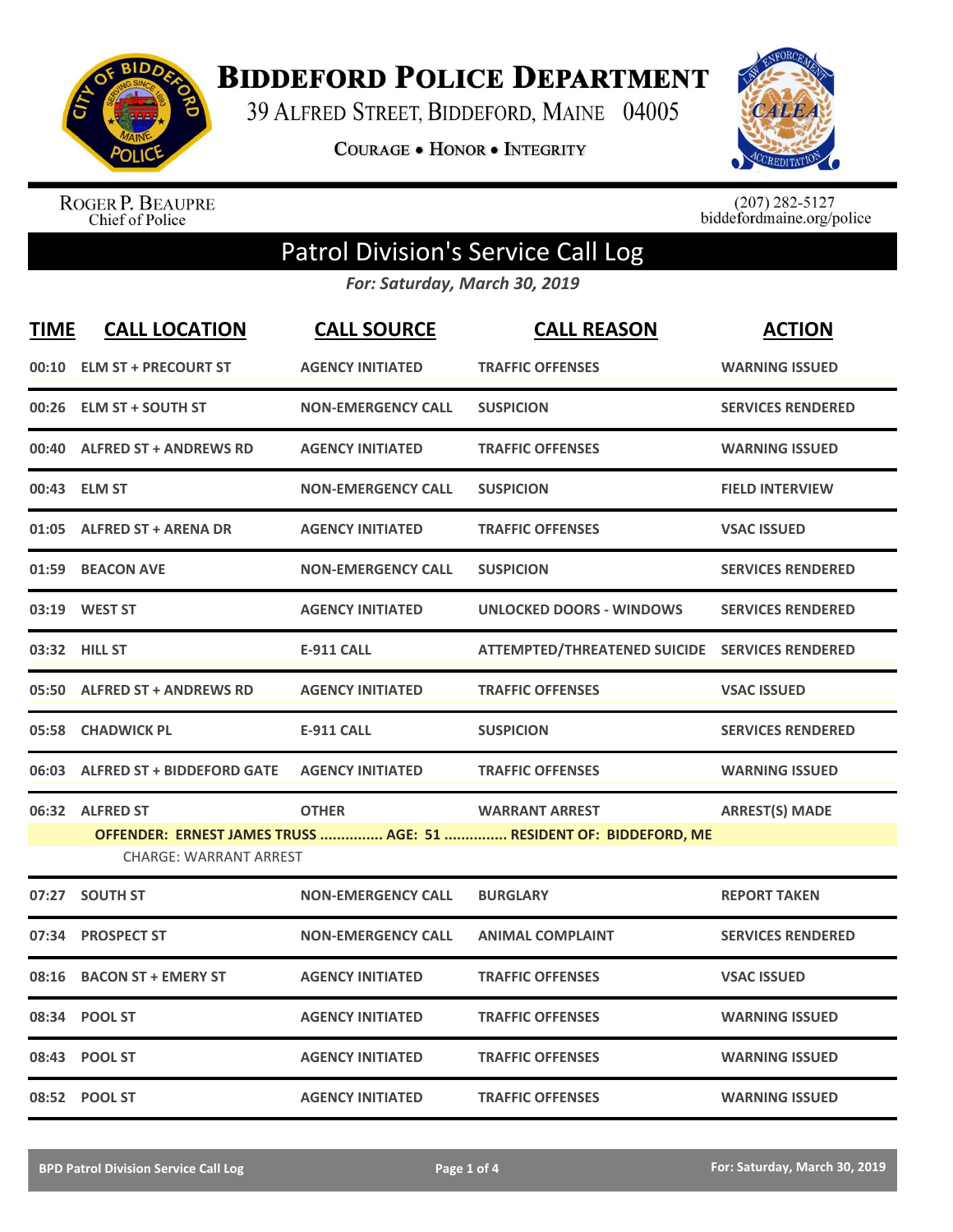| <b>TIME</b> | <b>CALL LOCATION</b>                                                                                                                                                                                                                                                    | <b>CALL SOURCE</b>        | <b>CALL REASON</b>            | <b>ACTION</b>             |  |
|-------------|-------------------------------------------------------------------------------------------------------------------------------------------------------------------------------------------------------------------------------------------------------------------------|---------------------------|-------------------------------|---------------------------|--|
|             | 09:00 GUINEA RD                                                                                                                                                                                                                                                         | <b>AGENCY INITIATED</b>   | <b>TRAFFIC OFFENSES</b>       | <b>WARNING ISSUED</b>     |  |
|             | 09:12 WEST ST                                                                                                                                                                                                                                                           | <b>AGENCY INITIATED</b>   | <b>TRAFFIC OFFENSES</b>       | <b>WARNING ISSUED</b>     |  |
|             | 09:26 HILL ST                                                                                                                                                                                                                                                           | <b>AGENCY INITIATED</b>   | <b>TRAFFIC OFFENSES</b>       | <b>WARNING ISSUED</b>     |  |
|             | 09:44 MOUNTAIN RD                                                                                                                                                                                                                                                       | <b>AGENCY INITIATED</b>   | <b>TRAFFIC OFFENSES</b>       | <b>WARNING ISSUED</b>     |  |
|             | 09:48 ELM ST                                                                                                                                                                                                                                                            | <b>NON-EMERGENCY CALL</b> | <b>ASSIST PD AGENCY</b>       | <b>NEGATIVE CONTACT</b>   |  |
|             | 10:01 ELM ST                                                                                                                                                                                                                                                            | <b>AGENCY INITIATED</b>   | <b>TRAFFIC OFFENSES</b>       | <b>VSAC ISSUED</b>        |  |
|             | 10:21 ELM ST<br>OFFENDER: JUVENILE - F  AGE: 14  RESIDENT OF: BIDDEFORD, ME<br><b>CHARGE: ASSAULT</b>                                                                                                                                                                   | <b>WALK-IN AT STATION</b> | <b>ASSAULT</b>                | <b>CITATION ISSUED</b>    |  |
|             | 10:29 ALFRED ST                                                                                                                                                                                                                                                         | <b>AGENCY INITIATED</b>   | <b>TRAFFIC OFFENSES</b>       | <b>VSAC ISSUED</b>        |  |
|             | 10:53 SOUTH ST                                                                                                                                                                                                                                                          | <b>AGENCY INITIATED</b>   | <b>TRAFFIC OFFENSES</b>       | <b>WARNING ISSUED</b>     |  |
|             | 10:55 ALFRED ST                                                                                                                                                                                                                                                         | <b>WALK-IN AT STATION</b> | <b>COURT ORDERED CHECK IN</b> | <b>SERVICES RENDERED</b>  |  |
|             | 10:59 ALFRED ST                                                                                                                                                                                                                                                         | <b>WALK-IN AT STATION</b> | <b>PAPERWORK</b>              | <b>CIVIL COMPLAINT</b>    |  |
|             | 10:59 SOUTH ST                                                                                                                                                                                                                                                          | <b>NON-EMERGENCY CALL</b> | <b>SUSPICION</b>              | <b>SERVICES RENDERED</b>  |  |
|             | 11:06 SOUTH ST                                                                                                                                                                                                                                                          | <b>AGENCY INITIATED</b>   | <b>TRAFFIC OFFENSES</b>       | <b>WARNING ISSUED</b>     |  |
|             | 11:26 ALFRED ST                                                                                                                                                                                                                                                         | <b>E-911 CALL</b>         | 911 MISUSE                    | <b>SERVICES RENDERED</b>  |  |
|             | 11:42 WEST ST                                                                                                                                                                                                                                                           | <b>AGENCY INITIATED</b>   | <b>TRAFFIC OFFENSES</b>       | <b>WARNING ISSUED</b>     |  |
|             | 11:57 NEWTOWN RD                                                                                                                                                                                                                                                        | <b>AGENCY INITIATED</b>   | <b>TRAFFIC OFFENSES</b>       | <b>WARNING ISSUED</b>     |  |
|             | 12:44 PEARL ST                                                                                                                                                                                                                                                          | <b>NON-EMERGENCY CALL</b> | <b>JUVENILE OFFENSES</b>      | <b>NEGATIVE CONTACT</b>   |  |
|             | <b>12:44 MAIN ST</b>                                                                                                                                                                                                                                                    | E-911 CALL                | <b>PARKING COMPLAINT</b>      | <b>UNFOUNDED</b>          |  |
|             | 13:09 ALFRED ST<br>NON-EMERGENCY CALL OPER AFTER SUSPENSION<br><b>CITATION ISSUED</b><br>OFFENDER: ALIA THEO PAGE  AGE: 37  RESIDENT OF: OLD ORCHARD BEACH, ME<br>CHARGE: OPERATING WHILE LICENSE SUSPENDED OR REVOKED<br><b>CHARGE: VIOLATING CONDITION OF RELEASE</b> |                           |                               |                           |  |
|             | 13:21 LINCOLN ST                                                                                                                                                                                                                                                        | <b>E-911 CALL</b>         | 911 MISUSE                    | <b>NEGATIVE CONTACT</b>   |  |
|             | 13:26 JEFFERSON ST                                                                                                                                                                                                                                                      | <b>AGENCY INITIATED</b>   | <b>TRAFFIC OFFENSES</b>       | <b>VSAC ISSUED</b>        |  |
|             | 13:26 ALFRED ST                                                                                                                                                                                                                                                         | E-911 CALL                | <b>ASSIST JUVENILE</b>        | <b>SERVICES RENDERED</b>  |  |
|             | 14:09 WEST ST                                                                                                                                                                                                                                                           | <b>NON-EMERGENCY CALL</b> | <b>ANIMAL COMPLAINT</b>       | <b>WARNING ISSUED</b>     |  |
|             | 14:48 ROCKY WAY                                                                                                                                                                                                                                                         | E-911 CALL                | 911 MISUSE                    | <b>NO ACTION REQUIRED</b> |  |
|             |                                                                                                                                                                                                                                                                         |                           |                               |                           |  |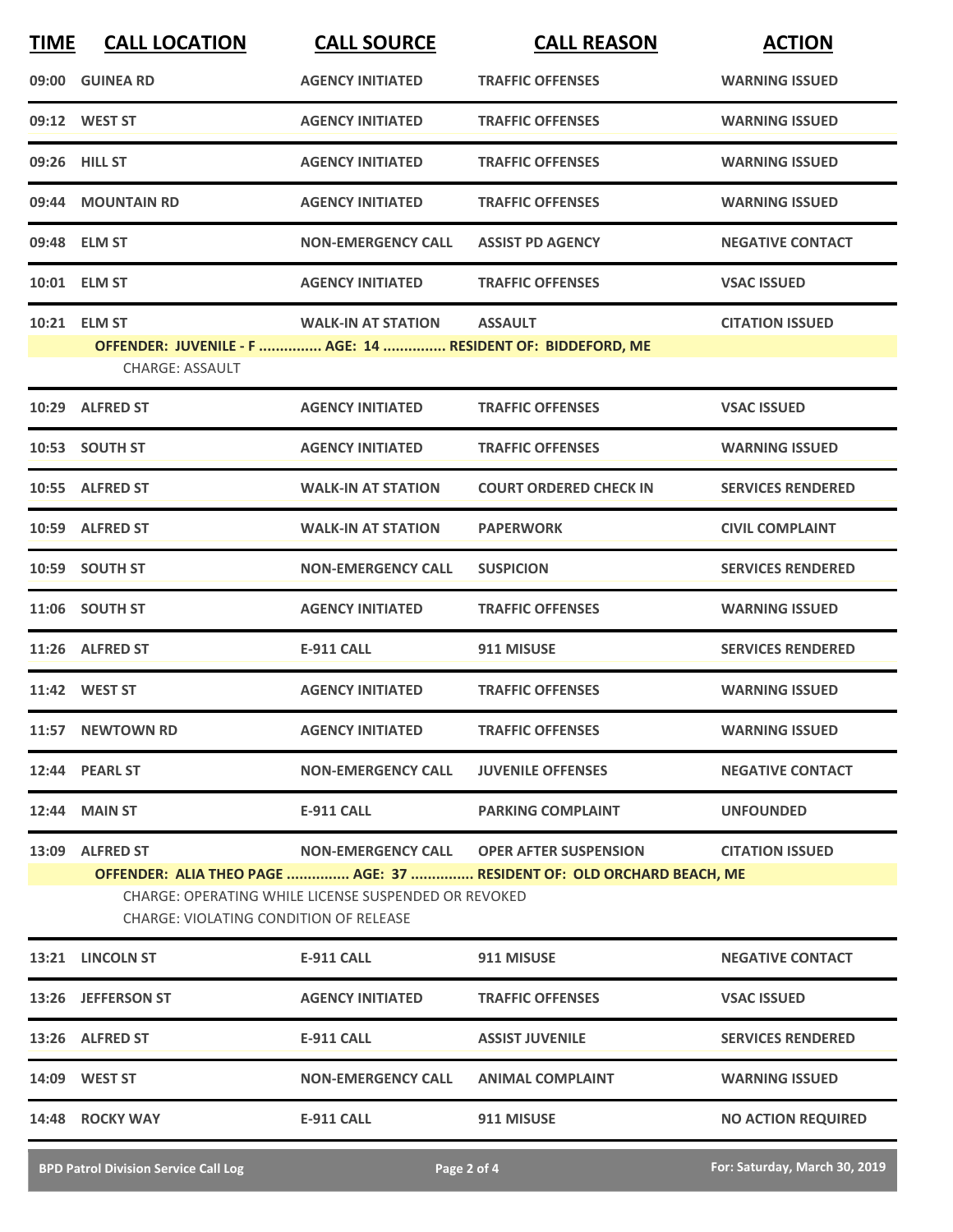| <b>TIME</b> | <b>CALL LOCATION</b>                                                                                                        | <b>CALL SOURCE</b>        | <b>CALL REASON</b>                        | <b>ACTION</b>            |  |  |
|-------------|-----------------------------------------------------------------------------------------------------------------------------|---------------------------|-------------------------------------------|--------------------------|--|--|
|             | 15:05 CLARENDON ST                                                                                                          | <b>AGENCY INITIATED</b>   | <b>TRAFFIC OFFENSES</b>                   | <b>VSAC ISSUED</b>       |  |  |
|             | 15:20 GRANITE ST                                                                                                            | <b>AGENCY INITIATED</b>   | <b>TRAFFIC OFFENSES</b>                   | <b>VSAC ISSUED</b>       |  |  |
|             | 15:23 WESTERN AVE                                                                                                           | <b>E-911 CALL</b>         | 911 MISUSE                                | <b>SERVICES RENDERED</b> |  |  |
|             | 15:37 GRANITE ST + WEST ST                                                                                                  | <b>AGENCY INITIATED</b>   | <b>TRAFFIC OFFENSES</b>                   | <b>WARNING ISSUED</b>    |  |  |
|             | 15:49 WEST ST + GRAHAM ST                                                                                                   | <b>AGENCY INITIATED</b>   | <b>TRAFFIC OFFENSES</b>                   | <b>WARNING ISSUED</b>    |  |  |
|             | 16:11 ELM ST + COLE RD                                                                                                      | <b>AGENCY INITIATED</b>   | <b>TRAFFIC OFFENSES</b>                   | <b>VSAC ISSUED</b>       |  |  |
|             | 16:29 WEST ST + HILL ST                                                                                                     | <b>AGENCY INITIATED</b>   | <b>TRAFFIC OFFENSES</b>                   | <b>WARNING ISSUED</b>    |  |  |
|             | 16:49 SOUTH ST                                                                                                              | <b>AGENCY INITIATED</b>   | <b>TRAFFIC OFFENSES</b>                   | <b>WARNING ISSUED</b>    |  |  |
|             | 16:53 ALFRED ST                                                                                                             | <b>WALK-IN AT STATION</b> | <b>PAPERWORK</b>                          | <b>PAPERWORK SERVED</b>  |  |  |
|             | 17:01 SOUTH ST + PAQUIN AVE AGENCY INITIATED                                                                                |                           | <b>TRAFFIC OFFENSES</b>                   | <b>VSAC ISSUED</b>       |  |  |
|             | 17:22 WEST ST                                                                                                               | <b>AGENCY INITIATED</b>   | <b>TRAFFIC OFFENSES</b>                   | <b>CITATION ISSUED</b>   |  |  |
|             | OFFENDER: STACEY LYNN DUNHAM  AGE: 35  RESIDENT OF: FAIRLEE, VT<br>CHARGE: OPERATE VEHICLE WITHOUT LICENSE (2 charges)      |                           |                                           |                          |  |  |
|             | 17:23 MAIN ST + HARVEY ST                                                                                                   | <b>AGENCY INITIATED</b>   | <b>TRAFFIC OFFENSES</b>                   | <b>VSAC ISSUED</b>       |  |  |
|             | 17:28 SOUTH ST + WENTWORTH ST                                                                                               | <b>AGENCY INITIATED</b>   | <b>TRAFFIC OFFENSES</b>                   | <b>WARNING ISSUED</b>    |  |  |
|             | 17:43 ALFRED ST                                                                                                             | <b>AGENCY INITIATED</b>   | <b>SUSPICION</b>                          | <b>NO VIOLATION</b>      |  |  |
|             | 17:46 WEST ST + PROSPECT ST                                                                                                 | <b>AGENCY INITIATED</b>   | <b>TRAFFIC OFFENSES</b>                   | <b>VSAC ISSUED</b>       |  |  |
|             | 18:00 MAINE TPKE                                                                                                            | <b>E-911 CALL</b>         | 911 MISUSE                                | <b>SERVICES RENDERED</b> |  |  |
|             | 18:08 ELM ST                                                                                                                | <b>E-911 CALL</b>         | ATTEMPTED/THREATENED SUICIDE REPORT TAKEN |                          |  |  |
|             | 18:14 POOL ST + MEETINGHOUSE RD     AGENCY INITIATED       TRAFFIC OFFENSES                                                 |                           |                                           | <b>CITATION ISSUED</b>   |  |  |
|             | OFFENDER: ALEXANDRA MARIE WING-LACLAIRE  AGE: 22  RESIDENT OF: ERVING, MA<br><b>CHARGE: OPERATE VEHICLE WITHOUT LICENSE</b> |                           |                                           |                          |  |  |
|             | 18:17 LINCOLN ST                                                                                                            | E-911 CALL                | 911 MISUSE                                | <b>SERVICES RENDERED</b> |  |  |
|             | 18:20 SOUTH ST + COUNTRY DR                                                                                                 | <b>AGENCY INITIATED</b>   | <b>TRAFFIC OFFENSES</b>                   | <b>WARNING ISSUED</b>    |  |  |
|             | 18:40 POOL ST + MEETINGHOUSE RD                                                                                             | <b>AGENCY INITIATED</b>   | <b>TRAFFIC OFFENSES</b>                   | <b>WARNING ISSUED</b>    |  |  |
|             | 18:49 POOL ST + MEETINGHOUSE RD AGENCY INITIATED                                                                            |                           | <b>TRAFFIC OFFENSES</b>                   | <b>VSAC ISSUED</b>       |  |  |
|             | 19:32 ADAMS ST                                                                                                              | <b>NON-EMERGENCY CALL</b> | <b>CRIMINAL MISCHIEF</b>                  | <b>REPORT TAKEN</b>      |  |  |
|             | <b>19:53 MAIN ST</b>                                                                                                        | <b>NON-EMERGENCY CALL</b> | <b>ANIMAL COMPLAINT</b>                   | <b>GONE ON ARRIVAL</b>   |  |  |